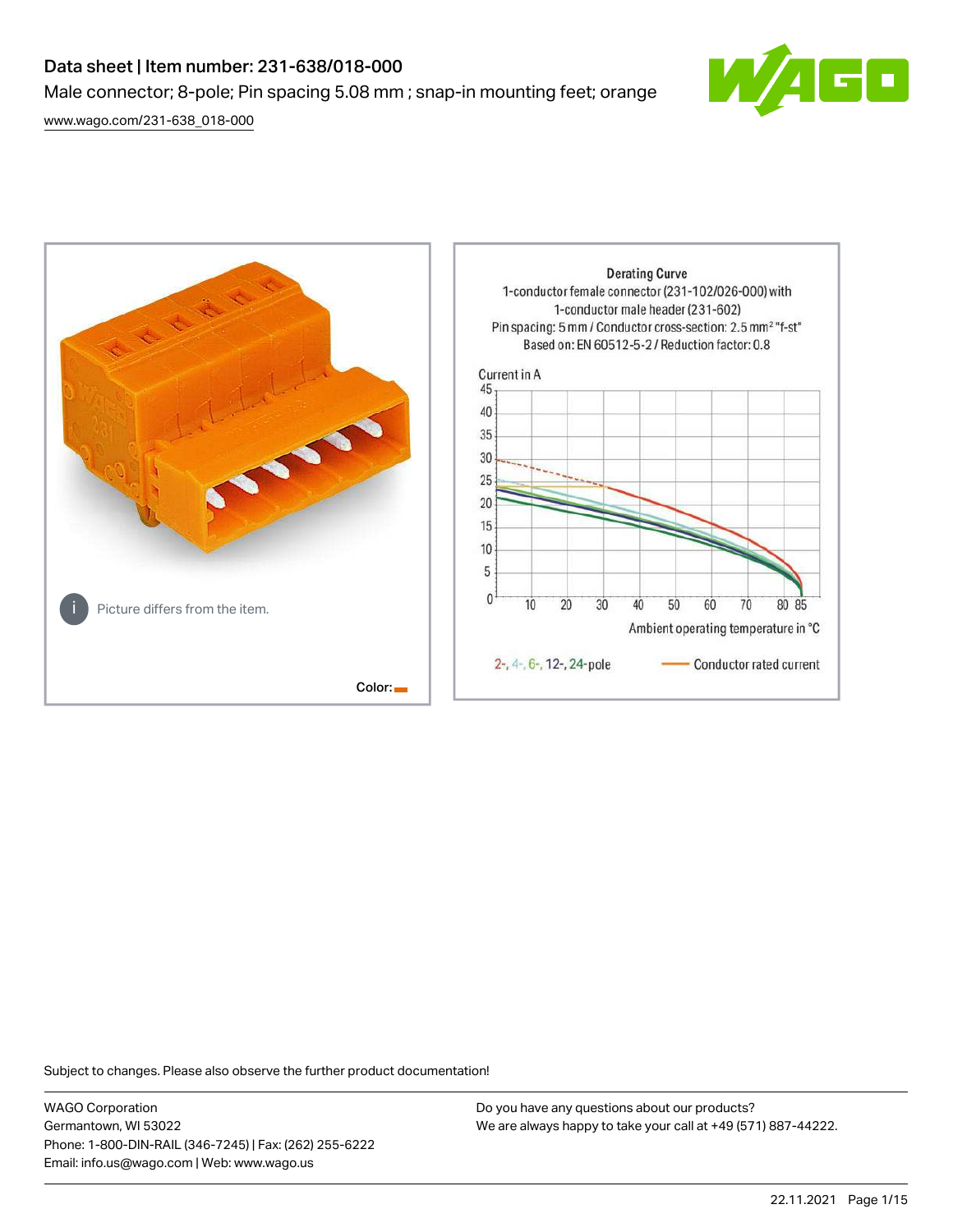



```
L = (pole no. -1) x pin spacing +8.2 mm
```
 $L_1 = L - 1.7$  mm

```
L_2 = L - 1.2 mm
```
#### Item description

- $\blacksquare$ Universal connection for all conductor types
- Easy cable pre-assembly and on-unit wiring via vertical and horizontal CAGE CLAMP<sup>®</sup> actuation  $\blacksquare$
- $\blacksquare$ For wire-to-wire and board-to-wire connections
- $\blacksquare$ Versions available with snap-in mounting feet or flanges for panel or through-panel mounting

Subject to changes. Please also observe the further product documentation!

WAGO Corporation Germantown, WI 53022 Phone: 1-800-DIN-RAIL (346-7245) | Fax: (262) 255-6222 Email: info.us@wago.com | Web: www.wago.us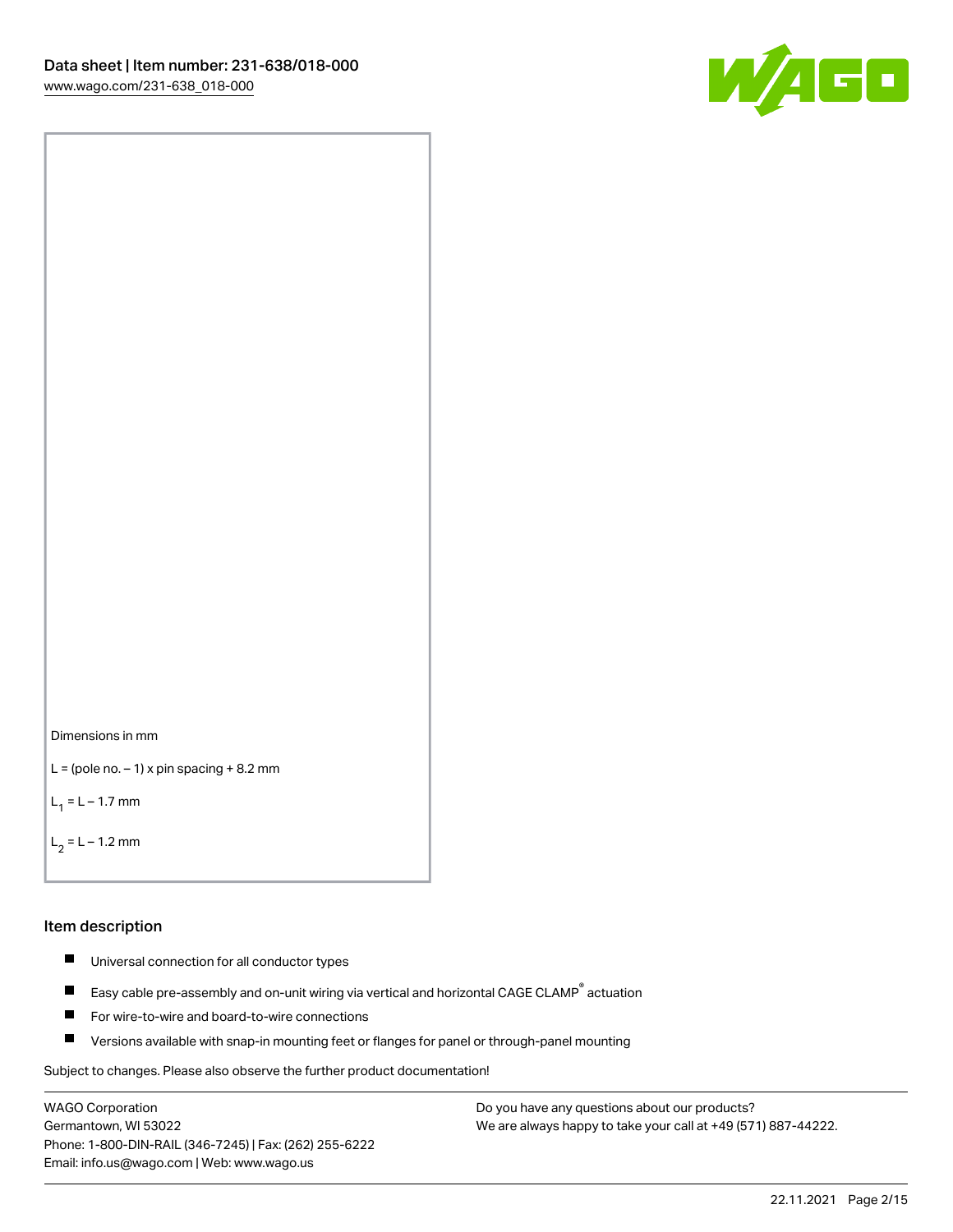W/AGO

 $\blacksquare$ With coding fingers

#### Data Notes

| Safety information 1 | The <i>MCS – MULTI CONNECTION SYSTEM</i> includes connectors<br>without breaking capacity in accordance with DIN EN 61984. When<br>used as intended, these connectors must not be connected<br>/disconnected when live or under load. The circuit design should<br>ensure header pins, which can be touched, are not live when<br>unmated. |
|----------------------|--------------------------------------------------------------------------------------------------------------------------------------------------------------------------------------------------------------------------------------------------------------------------------------------------------------------------------------------|
| Variants:            | Other pole numbers<br>Gold-plated or partially gold-plated contact surfaces<br>Other versions (or variants) can be requested from WAGO Sales or<br>configured at https://configurator.wago.com/                                                                                                                                            |

# Electrical data

# IEC Approvals

| Ratings per                 | IEC/EN 60664-1                                                       |
|-----------------------------|----------------------------------------------------------------------|
| Rated voltage (III / 3)     | 320 V                                                                |
| Rated surge voltage (III/3) | 4 <sub>kV</sub>                                                      |
| Rated voltage (III/2)       | 320 V                                                                |
| Rated surge voltage (III/2) | 4 <sub>k</sub> V                                                     |
| Nominal voltage (II/2)      | 630 V                                                                |
| Rated surge voltage (II/2)  | 4 <sub>k</sub> V                                                     |
| Rated current               | 12A                                                                  |
| Legend (ratings)            | (III / 2) $\triangleq$ Overvoltage category III / Pollution degree 2 |

# UL Approvals

| Approvals per                  | UL 1059 |
|--------------------------------|---------|
| Rated voltage UL (Use Group B) | 300 V   |
| Rated current UL (Use Group B) | 15 A    |
| Rated voltage UL (Use Group D) | 300 V   |
| Rated current UL (Use Group D) | 10 A    |

# Ratings per UL

| Rated voltage UL 1977 | 600 V |
|-----------------------|-------|
| Rated current UL 1977 | 15 A  |

| <b>WAGO Corporation</b>                                | Do you have any questions about our products?                 |
|--------------------------------------------------------|---------------------------------------------------------------|
| Germantown. WI 53022                                   | We are always happy to take your call at +49 (571) 887-44222. |
| Phone: 1-800-DIN-RAIL (346-7245)   Fax: (262) 255-6222 |                                                               |
| Email: info.us@wago.com   Web: www.wago.us             |                                                               |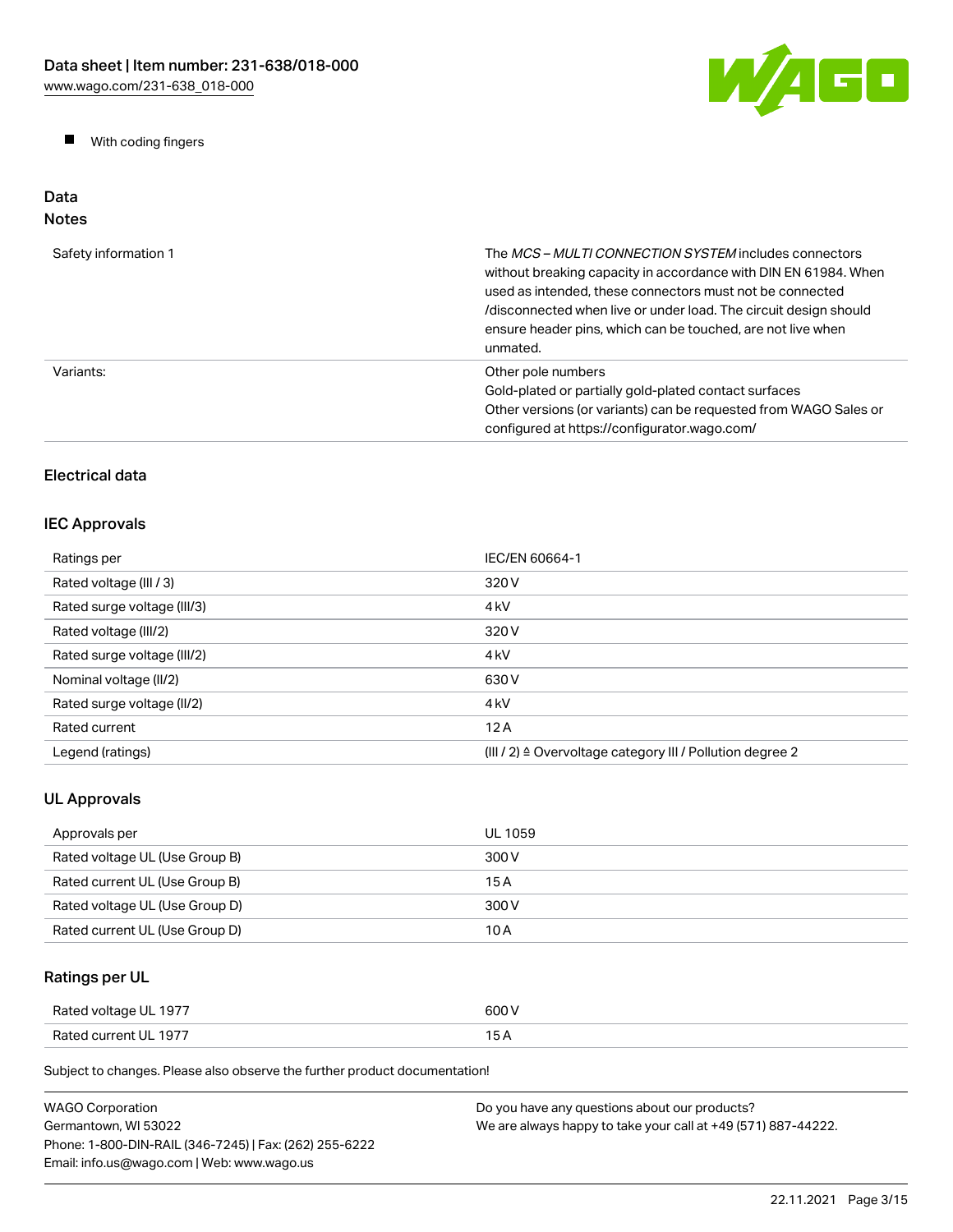

## CSA Approvals

| Approvals per                   | CSA   |
|---------------------------------|-------|
| Rated voltage CSA (Use Group B) | 300 V |
| Rated current CSA (Use Group B) | 15 A  |
| Rated voltage CSA (Use Group D) | 300 V |
| Rated current CSA (Use Group D) | 10 A  |

## Connection data

| Total number of connection points | o |
|-----------------------------------|---|
| Total number of potentials        |   |
| Number of connection types        |   |
| Number of levels                  |   |

#### Connection 1

| Connection technology                             | CAGE CLAMP®                            |
|---------------------------------------------------|----------------------------------------|
| Actuation type                                    | Operating tool                         |
| Solid conductor                                   | $0.082.5$ mm <sup>2</sup> / 28  12 AWG |
| Fine-stranded conductor                           | $0.082.5$ mm <sup>2</sup> / 28  12 AWG |
| Fine-stranded conductor; with insulated ferrule   | $0.251.5$ mm <sup>2</sup>              |
| Fine-stranded conductor; with uninsulated ferrule | $0.252.5$ mm <sup>2</sup>              |
| Strip length                                      | $89$ mm / 0.31  0.35 inch              |
| Number of poles                                   | 8                                      |
| Conductor entry direction to mating direction     | 0°                                     |

# Physical data

| Pin spacing             | 5.08 mm / 0.2 inch    |
|-------------------------|-----------------------|
| Width                   | 43.84 mm / 1.726 inch |
| Height                  | 18.8 mm / 0.74 inch   |
| Height from the surface | 14.3 mm / 0.563 inch  |
| Depth                   | 27.5 mm / 1.083 inch  |

# Mechanical data

| Housing sheet thickness | $0.6$ 1.2 mm / 0.024 $$ 0.047 inch |
|-------------------------|------------------------------------|
| Mounting type           | Snap-in foot                       |
| Mounting type           | Panel mounting                     |

| <b>WAGO Corporation</b>                                | Do you have any questions about our products?                 |
|--------------------------------------------------------|---------------------------------------------------------------|
| Germantown, WI 53022                                   | We are always happy to take your call at +49 (571) 887-44222. |
| Phone: 1-800-DIN-RAIL (346-7245)   Fax: (262) 255-6222 |                                                               |
| Email: info.us@wago.com   Web: www.wago.us             |                                                               |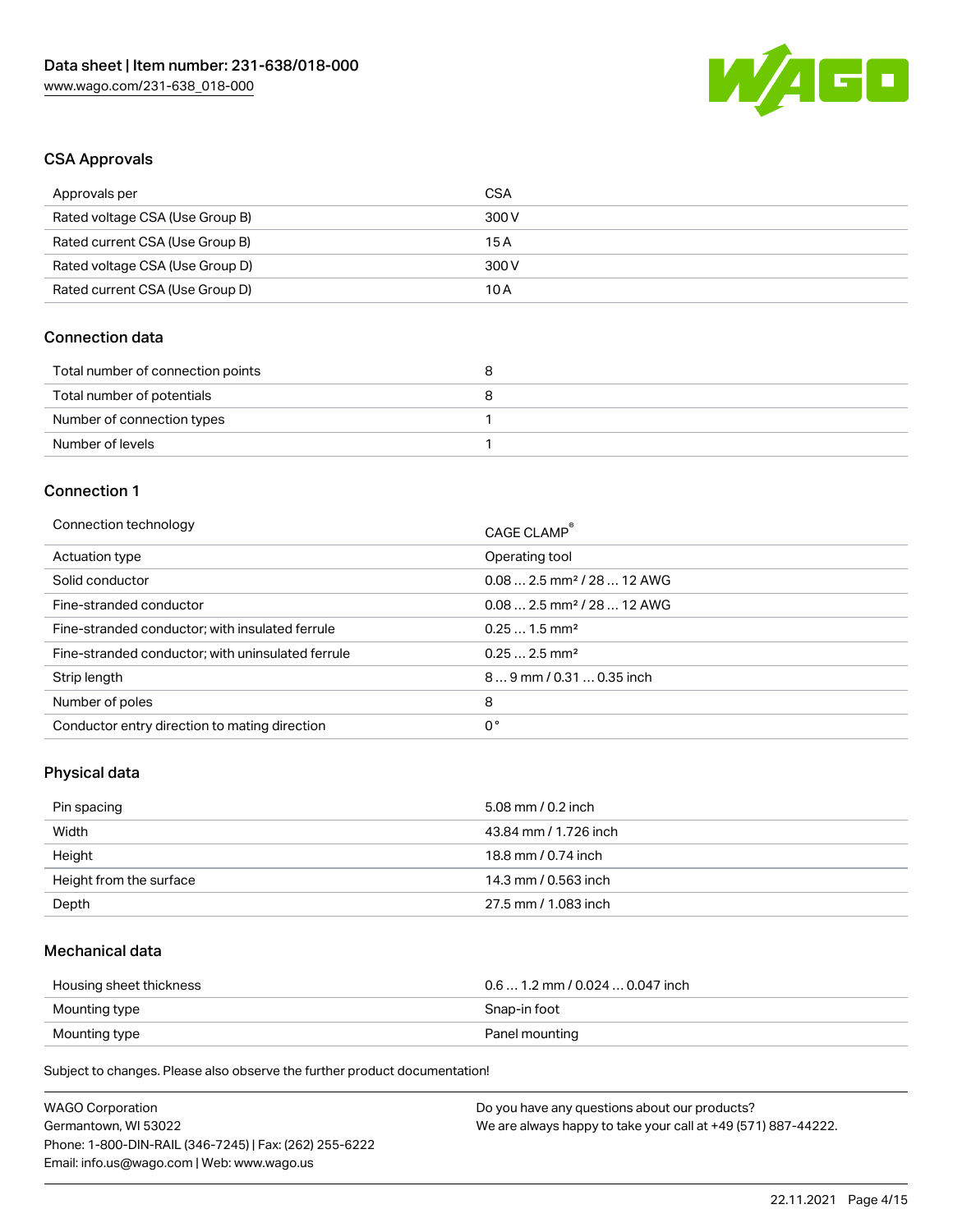

### Plug-in connection

| Contact type (pluggable connector) | Male connector/plug |
|------------------------------------|---------------------|
| Connector (connection type)        | for conductor       |
| Mismating protection               | No                  |
| Locking of plug-in connection      | Without             |

# Material data

| Color                       | orange                                  |
|-----------------------------|-----------------------------------------|
| Material group              |                                         |
| Insulation material         | Polyamide (PA66)                        |
| Flammability class per UL94 | V0                                      |
| Clamping spring material    | Chrome nickel spring steel (CrNi)       |
| Contact material            | Electrolytic copper ( $E_{\text{Cu}}$ ) |
| Contact plating             | tin-plated                              |
| Fire load                   | 0.215MJ                                 |
| Weight                      | 12.5g                                   |

#### Environmental requirements

| Limit temperature range | -60  +100 °C |  |
|-------------------------|--------------|--|
|-------------------------|--------------|--|

# Commercial data

| Product Group         | 3 (Multi Conn. System) |
|-----------------------|------------------------|
| PU (SPU)              | 50 Stück               |
| Packaging type        | box                    |
| Country of origin     | DE                     |
| <b>GTIN</b>           | 4044918260329          |
| Customs tariff number | 8536694040             |

#### Approvals / Certificates

## Country specific Approvals

| Logo | Approval                               | <b>Additional Approval Text</b> | Certificate<br>name |
|------|----------------------------------------|---------------------------------|---------------------|
|      | CВ<br>DEKRA Certification B.V.         | IEC 61984                       | NL-39756            |
|      | <b>CSA</b><br>DEKRA Certification B.V. | C <sub>22.2</sub>               | 1466354             |

| <b>WAGO Corporation</b>                                | Do you have any questions about our products?                 |
|--------------------------------------------------------|---------------------------------------------------------------|
| Germantown, WI 53022                                   | We are always happy to take your call at +49 (571) 887-44222. |
| Phone: 1-800-DIN-RAIL (346-7245)   Fax: (262) 255-6222 |                                                               |
| Email: info.us@wago.com   Web: www.wago.us             |                                                               |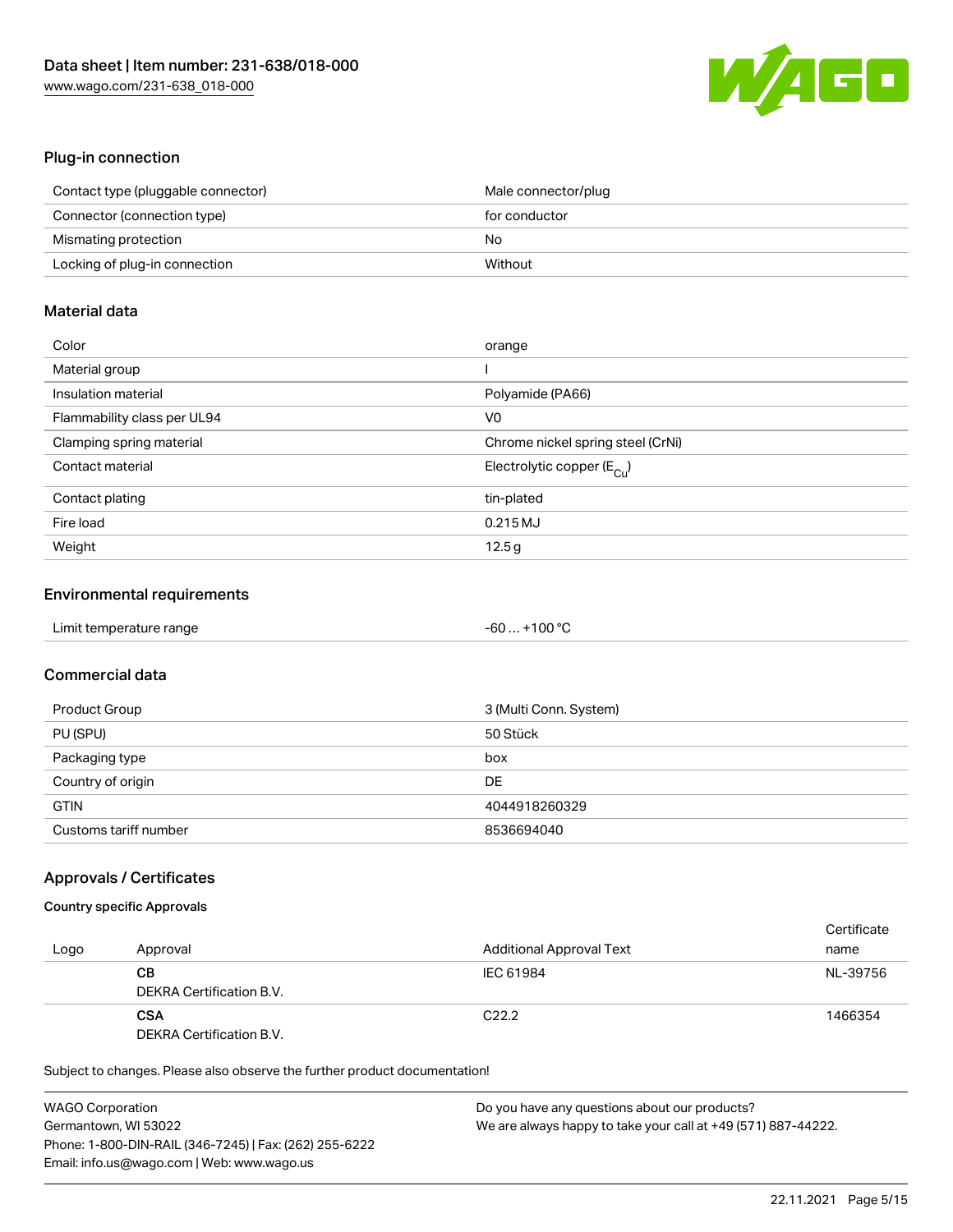



KEMA/KEUR DEKRA Certification B.V.

EN 61984 2190761.01

#### Ship Approvals

KEMA

|               |                                           |                                 | Certificate                       |
|---------------|-------------------------------------------|---------------------------------|-----------------------------------|
| Logo          | Approval                                  | <b>Additional Approval Text</b> | name                              |
| ABS.          | <b>ABS</b><br>American Bureau of Shipping | ۰                               | $19-$<br>HG1869876-<br><b>PDA</b> |
| <b>BUREAU</b> | <b>BV</b><br>Bureau Veritas S.A.          | <b>IEC 60998</b>                | 11915/D0<br><b>BV</b>             |
|               | <b>DNV GL</b>                             | ۰                               | TAE000016Z                        |
|               | Det Norske Veritas, Germanischer Lloyd    |                                 |                                   |

#### UL-Approvals

|                            |                                             |                                 | Certificate |
|----------------------------|---------------------------------------------|---------------------------------|-------------|
| Logo                       | Approval                                    | <b>Additional Approval Text</b> | name        |
|                            | UL                                          | <b>UL 1977</b>                  | E45171      |
| $\boldsymbol{\theta}$      | UL International Germany GmbH               |                                 |             |
| $\boldsymbol{\mathcal{P}}$ | <b>UR</b><br>Underwriters Laboratories Inc. | <b>UL 1059</b>                  | E45172      |
|                            |                                             |                                 |             |

# **Counterpart**

| 1-conductor female connector; CAGE CLAMP®; 2.5 mm²; Pin spacing 5.08 mm; 8-pole; 2,50 mm²;<br>000<br>orange | www.wago.com/231-308/026- |
|-------------------------------------------------------------------------------------------------------------|---------------------------|
|-------------------------------------------------------------------------------------------------------------|---------------------------|

| WAGO Corporation                                       | Do you have any questions about our products?                 |
|--------------------------------------------------------|---------------------------------------------------------------|
| Germantown, WI 53022                                   | We are always happy to take your call at +49 (571) 887-44222. |
| Phone: 1-800-DIN-RAIL (346-7245)   Fax: (262) 255-6222 |                                                               |
| Email: info.us@wago.com   Web: www.wago.us             |                                                               |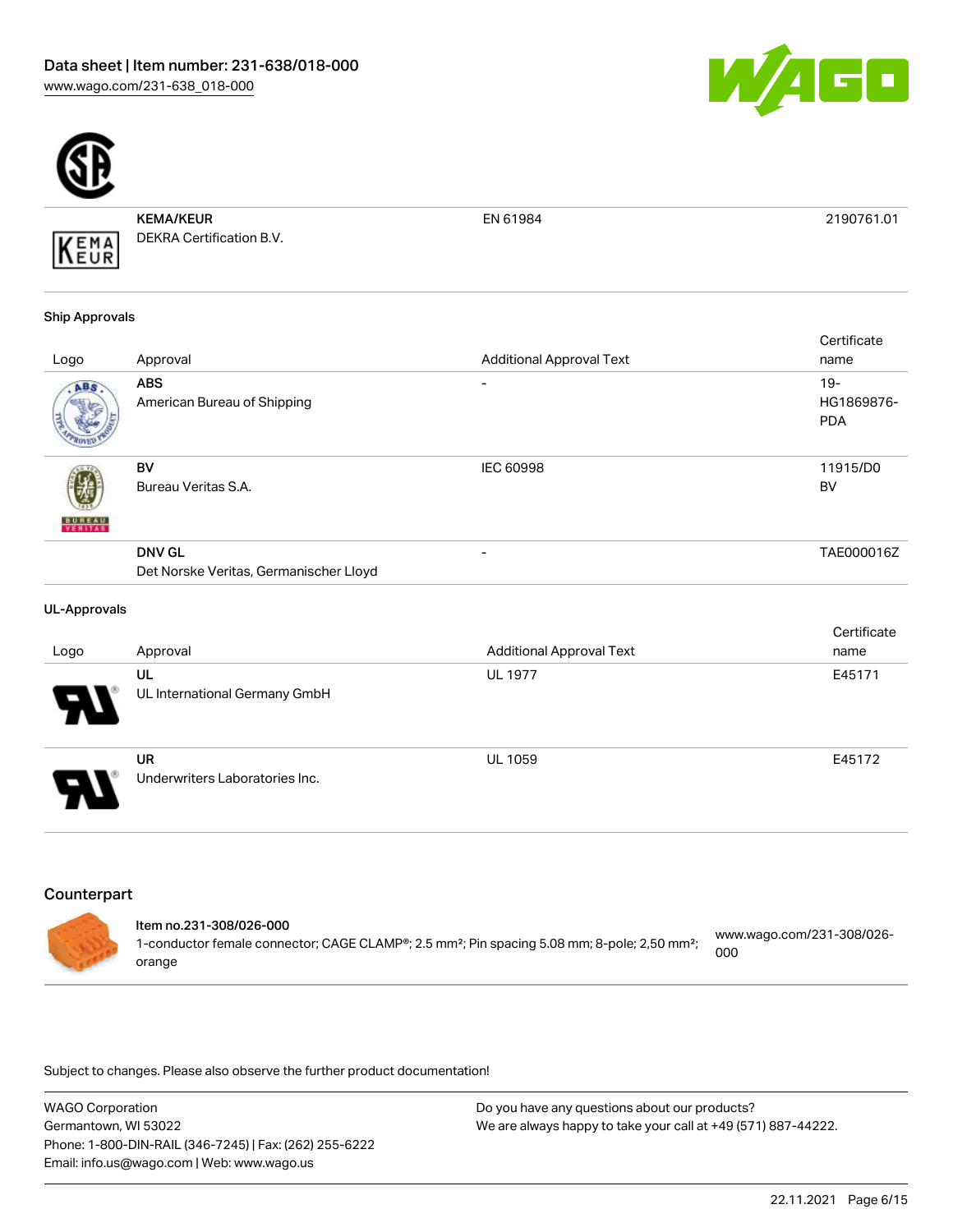

#### Optional accessories

| Coding                |                                                                                   |                      |
|-----------------------|-----------------------------------------------------------------------------------|----------------------|
| Coding                |                                                                                   |                      |
|                       | Item no.: 231-129<br>Coding key; snap-on type; light gray                         | www.wago.com/231-129 |
| Jumpers               |                                                                                   |                      |
| Jumper                |                                                                                   |                      |
|                       | Item no.: 231-905<br>Jumper; for conductor entry; 5-way; insulated; gray          | www.wago.com/231-905 |
|                       | Item no.: 231-903<br>Jumper; for conductor entry; 3-way; insulated; gray          | www.wago.com/231-903 |
|                       | Item no.: 231-907<br>Jumper; for conductor entry; 7-way; insulated; gray          | www.wago.com/231-907 |
|                       | Item no.: 231-910<br>Jumper; for conductor entry; 10-way; insulated; gray         | www.wago.com/231-910 |
|                       | Item no.: 231-902<br>Jumper; for conductor entry; 2-way; insulated; gray          | www.wago.com/231-902 |
| Mounting adapter      |                                                                                   |                      |
| Mounting accessories  |                                                                                   |                      |
|                       | Item no.: 209-148<br>Multi mounting adapter; for DIN-35 rail; 25 mm wide; gray    | www.wago.com/209-148 |
| Cover                 |                                                                                   |                      |
| Cover                 |                                                                                   |                      |
|                       | Item no.: 231-669<br>Lockout caps; for covering unused clamping units; orange     | www.wago.com/231-669 |
| Mounting              |                                                                                   |                      |
| Mounting accessories  |                                                                                   |                      |
|                       | Item no.: 209-137<br>Mounting adapter; can be used as end stop; 6.5 mm wide; gray | www.wago.com/209-137 |
| Strain relief         |                                                                                   |                      |
| Strain relief housing |                                                                                   |                      |
|                       | Item no.: 232-638<br>Strain relief housing; orange                                | www.wago.com/232-638 |
| Marking accessories   |                                                                                   |                      |
| Marking strip         |                                                                                   |                      |
|                       | Subject to changes. Please also observe the further product documentation!        |                      |

WAGO Corporation Germantown, WI 53022 Phone: 1-800-DIN-RAIL (346-7245) | Fax: (262) 255-6222 Email: info.us@wago.com | Web: www.wago.us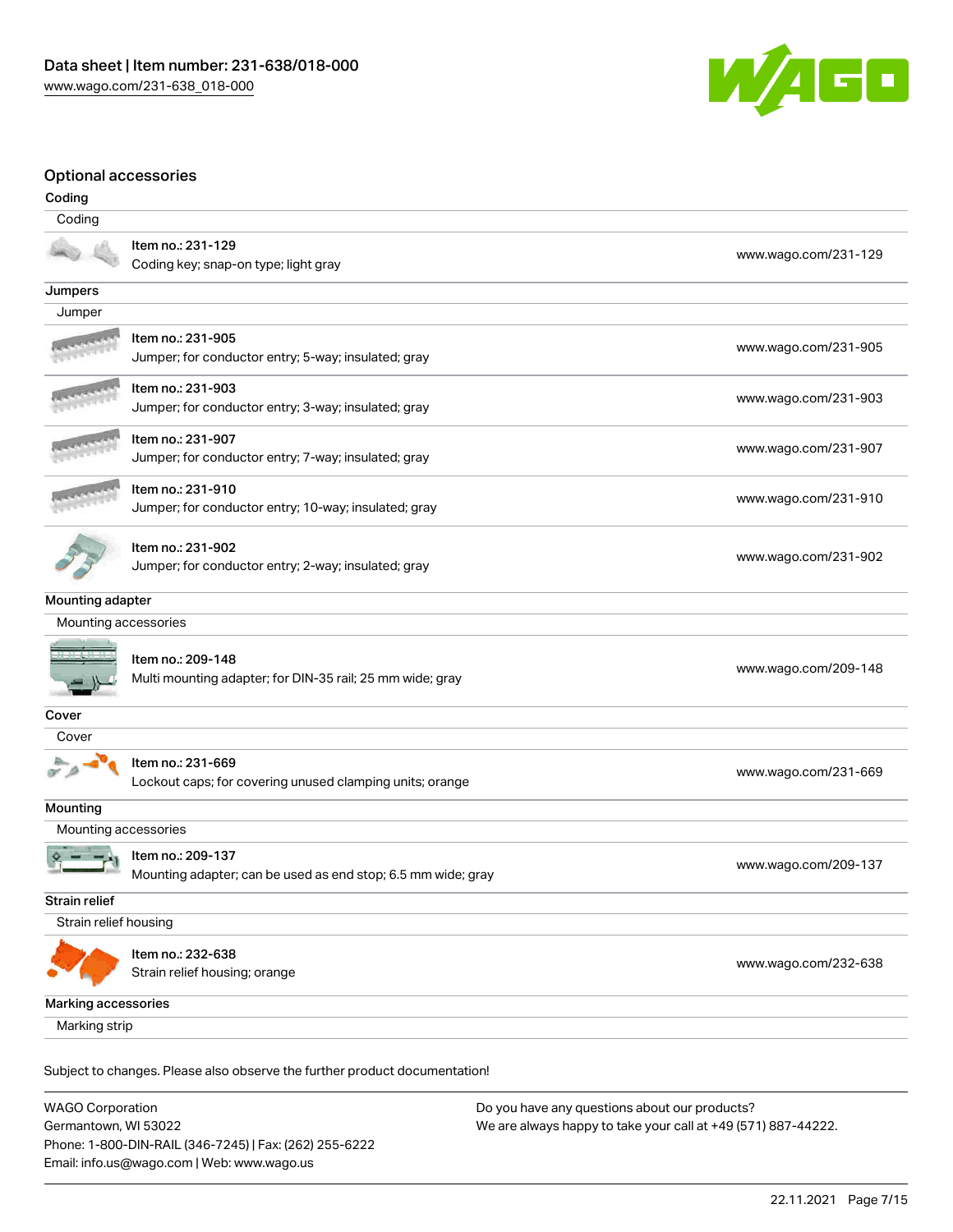[www.wago.com/231-638\\_018-000](http://www.wago.com/231-638_018-000)



|                 | Item no.: 210-331/508-103<br>Marking strips; as a DIN A4 sheet; MARKED; 1-12 (200x); Height of marker strip: 2.3 mm/0.091 in; Strip<br>length 182 mm; Horizontal marking; Self-adhesive; white  | www.wago.com/210-331<br>/508-103 |
|-----------------|-------------------------------------------------------------------------------------------------------------------------------------------------------------------------------------------------|----------------------------------|
|                 | Item no.: 210-331/508-104<br>Marking strips; as a DIN A4 sheet; MARKED; 13-24 (200x); Height of marker strip: 2.3 mm/0.091 in; Strip<br>length 182 mm; Horizontal marking; Self-adhesive; white | www.wago.com/210-331<br>/508-104 |
|                 | Item no.: 210-332/508-202<br>Marking strips; as a DIN A4 sheet; MARKED; 1-16 (160x); Height of marker strip: 3 mm; Strip length 182<br>mm; Horizontal marking; Self-adhesive; white             | www.wago.com/210-332<br>/508-202 |
|                 | Item no.: 210-332/508-204<br>Marking strips; as a DIN A4 sheet; MARKED; 17-32 (160x); Height of marker strip: 3 mm; Strip length<br>182 mm; Horizontal marking; Self-adhesive; white            | www.wago.com/210-332<br>/508-204 |
|                 | Item no.: 210-332/508-206<br>Marking strips; as a DIN A4 sheet; MARKED; 33-48 (160x); Height of marker strip: 3 mm; Strip length<br>182 mm; Horizontal marking; Self-adhesive; white            | www.wago.com/210-332<br>/508-206 |
|                 | Item no.: 210-332/508-205<br>Marking strips; as a DIN A4 sheet; MARKED; 1-32 (80x); Height of marker strip: 3 mm; Strip length 182<br>mm; Horizontal marking; Self-adhesive; white              | www.wago.com/210-332<br>/508-205 |
| <b>Ferrules</b> |                                                                                                                                                                                                 |                                  |
| Ferrule         |                                                                                                                                                                                                 |                                  |
|                 | Item no.: 216-101<br>Ferrule; Sleeve for 0.5 mm <sup>2</sup> / AWG 22; uninsulated; electro-tin plated; silver-colored                                                                          | www.wago.com/216-101             |
|                 | Item no.: 216-104<br>Ferrule; Sleeve for 1.5 mm <sup>2</sup> / AWG 16; uninsulated; electro-tin plated; silver-colored                                                                          | www.wago.com/216-104             |
|                 | Item no.: 216-106<br>Ferrule; Sleeve for 2.5 mm <sup>2</sup> / AWG 14; uninsulated; electro-tin plated; silver-colored                                                                          | www.wago.com/216-106             |
| Ŧ.              | Item no.: 216-102<br>Ferrule; Sleeve for 0.75 mm <sup>2</sup> / AWG 20; uninsulated; electro-tin plated; silver-colored                                                                         | www.wago.com/216-102             |
|                 | Item no.: 216-103<br>Ferrule; Sleeve for 1 mm <sup>2</sup> / AWG 18; uninsulated; electro-tin plated                                                                                            | www.wago.com/216-103             |
|                 | Item no.: 216-123<br>Ferrule; Sleeve for 1 mm <sup>2</sup> / AWG 18; uninsulated; electro-tin plated; silver-colored                                                                            | www.wago.com/216-123             |
|                 | Item no.: 216-122<br>Ferrule; Sleeve for 0.75 mm <sup>2</sup> / AWG 20; uninsulated; electro-tin plated; silver-colored                                                                         | www.wago.com/216-122             |
|                 | Item no.: 216-124<br>Ferrule; Sleeve for 1.5 mm <sup>2</sup> / AWG 16; uninsulated; electro-tin plated                                                                                          | www.wago.com/216-124             |
|                 | Item no.: 216-142<br>Ferrule; Sleeve for 0.75 mm <sup>2</sup> / 18 AWG; uninsulated; electro-tin plated; electrolytic copper; gastight<br>crimped; acc. to DIN 46228, Part 1/08.92              | www.wago.com/216-142             |

Subject to changes. Please also observe the further product documentation!

WAGO Corporation Germantown, WI 53022 Phone: 1-800-DIN-RAIL (346-7245) | Fax: (262) 255-6222 Email: info.us@wago.com | Web: www.wago.us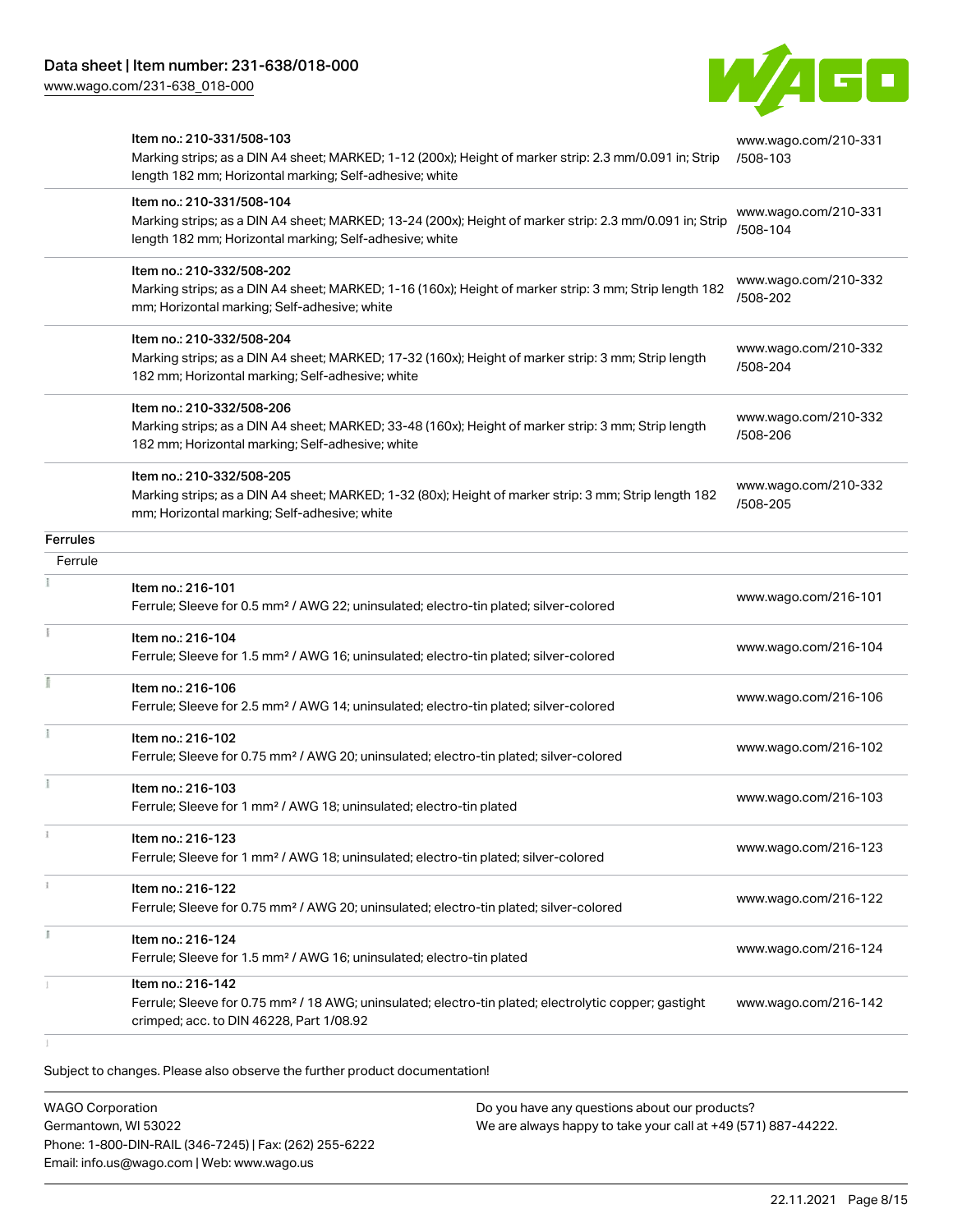# Data sheet | Item number: 231-638/018-000

[www.wago.com/231-638\\_018-000](http://www.wago.com/231-638_018-000)



|    | Item no.: 216-132<br>Ferrule; Sleeve for 0.34 mm <sup>2</sup> / AWG 24; uninsulated; electro-tin plated                                                                                           | www.wago.com/216-132 |
|----|---------------------------------------------------------------------------------------------------------------------------------------------------------------------------------------------------|----------------------|
| ī. | Item no.: 216-121<br>Ferrule; Sleeve for 0.5 mm <sup>2</sup> / AWG 22; uninsulated; electro-tin plated; silver-colored                                                                            | www.wago.com/216-121 |
|    | Item no.: 216-143<br>Ferrule; Sleeve for 1 mm <sup>2</sup> / AWG 18; uninsulated; electro-tin plated; electrolytic copper; gastight<br>crimped; acc. to DIN 46228, Part 1/08.92                   | www.wago.com/216-143 |
|    | Item no.: 216-131<br>Ferrule; Sleeve for 0.25 mm <sup>2</sup> / AWG 24; uninsulated; electro-tin plated; silver-colored                                                                           | www.wago.com/216-131 |
|    | Item no.: 216-141<br>Ferrule; Sleeve for 0.5 mm <sup>2</sup> / 20 AWG; uninsulated; electro-tin plated; electrolytic copper; gastight<br>crimped; acc. to DIN 46228, Part 1/08.92                 | www.wago.com/216-141 |
|    | Item no.: 216-152<br>Ferrule; Sleeve for 0.34 mm <sup>2</sup> / AWG 24; uninsulated; electro-tin plated                                                                                           | www.wago.com/216-152 |
|    | Item no.: 216-203<br>Ferrule; Sleeve for 1 mm <sup>2</sup> / AWG 18; insulated; electro-tin plated; red                                                                                           | www.wago.com/216-203 |
|    | Item no.: 216-202<br>Ferrule; Sleeve for 0.75 mm <sup>2</sup> / 18 AWG; insulated; electro-tin plated; gray                                                                                       | www.wago.com/216-202 |
|    | Item no.: 216-151<br>Ferrule; Sleeve for 0.25 mm <sup>2</sup> / AWG 24; uninsulated; electro-tin plated                                                                                           | www.wago.com/216-151 |
| ۸  | Item no.: 216-204<br>Ferrule; Sleeve for 1.5 mm <sup>2</sup> / AWG 16; insulated; electro-tin plated; black                                                                                       | www.wago.com/216-204 |
|    | Item no.: 216-144<br>Ferrule; Sleeve for 1.5 mm <sup>2</sup> / AWG 16; uninsulated; electro-tin plated; electrolytic copper; gastight<br>crimped; acc. to DIN 46228, Part 1/08.92; silver-colored | www.wago.com/216-144 |
|    | Item no.: 216-201<br>Ferrule; Sleeve for 0.5 mm <sup>2</sup> / 20 AWG; insulated; electro-tin plated; white                                                                                       | www.wago.com/216-201 |
|    | Item no.: 216-223<br>Ferrule; Sleeve for 1 mm <sup>2</sup> / AWG 18; insulated; electro-tin plated; red                                                                                           | www.wago.com/216-223 |
|    | Item no.: 216-241<br>Ferrule; Sleeve for 0.5 mm <sup>2</sup> / 20 AWG; insulated; electro-tin plated; electrolytic copper; gastight<br>crimped; acc. to DIN 46228, Part 4/09.90; white            | www.wago.com/216-241 |
|    | Item no.: 216-242<br>Ferrule; Sleeve for 0.75 mm <sup>2</sup> / 18 AWG; insulated; electro-tin plated; electrolytic copper; gastight<br>crimped; acc. to DIN 46228, Part 4/09.90; gray            | www.wago.com/216-242 |
|    | Item no.: 216-222<br>Ferrule; Sleeve for 0.75 mm <sup>2</sup> / 18 AWG; insulated; electro-tin plated; gray                                                                                       | www.wago.com/216-222 |
|    | Item no.: 216-221<br>Ferrule; Sleeve for 0.5 mm <sup>2</sup> / 20 AWG; insulated; electro-tin plated; white                                                                                       | www.wago.com/216-221 |
|    | Item no.: 216-224                                                                                                                                                                                 | www.wago.com/216-224 |
|    | Subject to changes. Please also observe the further product documentation!                                                                                                                        |                      |

WAGO Corporation Germantown, WI 53022 Phone: 1-800-DIN-RAIL (346-7245) | Fax: (262) 255-6222 Email: info.us@wago.com | Web: www.wago.us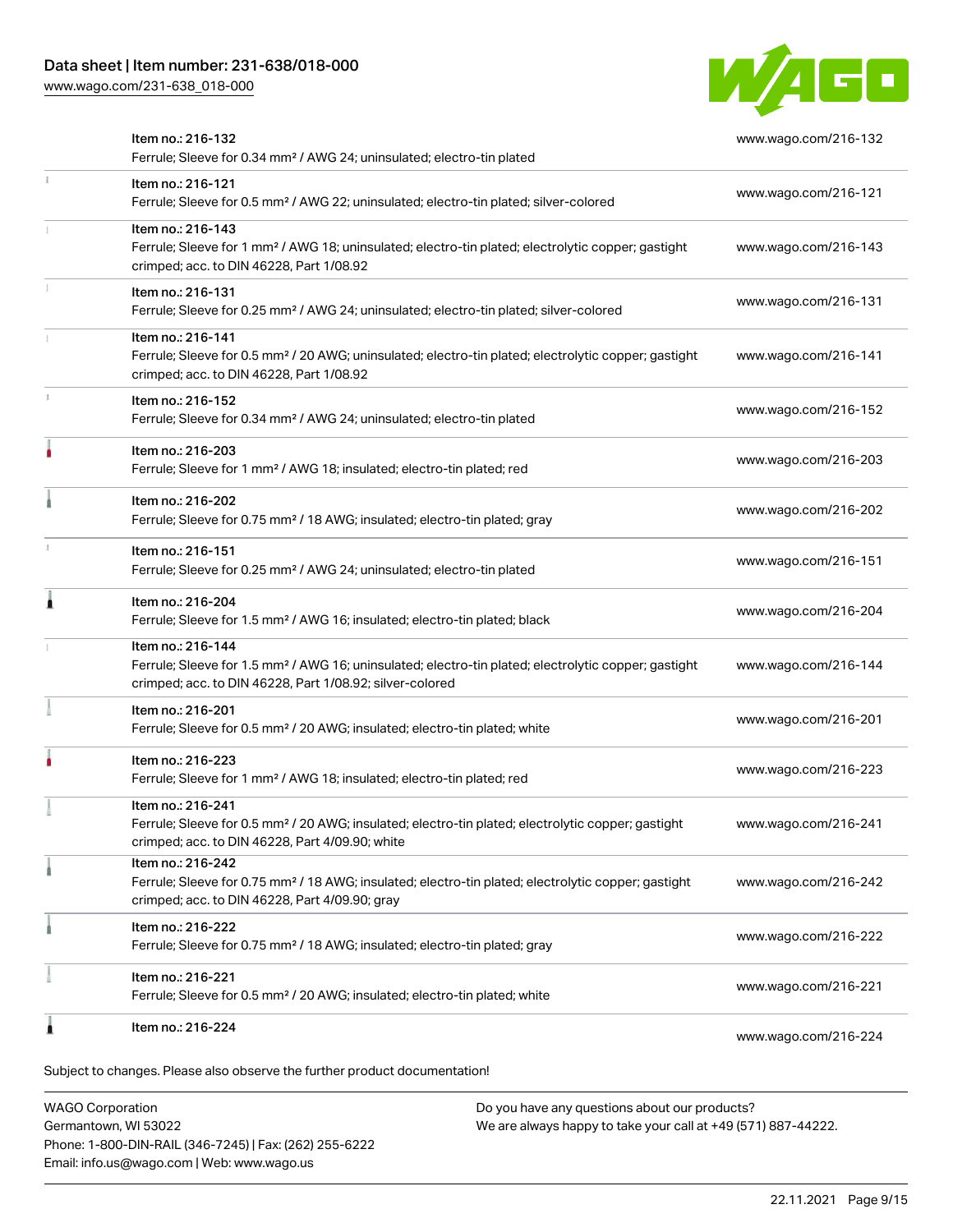[www.wago.com/231-638\\_018-000](http://www.wago.com/231-638_018-000)



Ferrule; Sleeve for 1.5 mm² / AWG 16; insulated; electro-tin plated; black Item no.: 216-243 Ferrule; Sleeve for 1 mm² / AWG 18; insulated; electro-tin plated; electrolytic copper; gastight crimped; [www.wago.com/216-243](http://www.wago.com/216-243) acc. to DIN 46228, Part 4/09.90; red Item no.: 216-244 Ferrule; Sleeve for 1.5 mm² / AWG 16; insulated; electro-tin plated; electrolytic copper; gastight crimped; acc. to DIN 46228, Part 4/09.90; black [www.wago.com/216-244](http://www.wago.com/216-244) Item no.: 216-263 Ferrule; Sleeve for 1 mm² / AWG 18; insulated; electro-tin plated; electrolytic copper; gastight crimped; [www.wago.com/216-263](http://www.wago.com/216-263) acc. to DIN 46228, Part 4/09.90; red Item no.: 216-264 Ferrule; Sleeve for 1.5 mm² / AWG 16; insulated; electro-tin plated; electrolytic copper; gastight crimped; acc. to DIN 46228, Part 4/09.90; black [www.wago.com/216-264](http://www.wago.com/216-264) Item no.: 216-284 Ferrule; Sleeve for 1.5 mm² / AWG 16; insulated; electro-tin plated; electrolytic copper; gastight crimped; acc. to DIN 46228, Part 4/09.90; black [www.wago.com/216-284](http://www.wago.com/216-284) Item no.: 216-262 Ferrule; Sleeve for 0.75 mm² / 18 AWG; insulated; electro-tin plated; electrolytic copper; gastight crimped; acc. to DIN 46228, Part 4/09.90; gray [www.wago.com/216-262](http://www.wago.com/216-262) Item no.: 216-301 Ferrule; Sleeve for 0.25 mm² / AWG 24; insulated; electro-tin plated; yellow [www.wago.com/216-301](http://www.wago.com/216-301) Item no.: 216-321 Ferrule; Sleeve for 0.25 mm² / AWG 24; insulated; electro-tin plated; yellow [www.wago.com/216-321](http://www.wago.com/216-321) Item no.: 216-322 Ferrule; Sleeve for 0.34 mm² / 22 AWG; insulated; electro-tin plated; green [www.wago.com/216-322](http://www.wago.com/216-322) Item no.: 216-302 Ferrule; Sleeve for 0.34 mm² / 22 AWG; insulated; electro-tin plated; light turquoise [www.wago.com/216-302](http://www.wago.com/216-302) Insulations stops Insulation stop



Item no.: 231-672 Insulation stop; 0.75 - 1 mm<sup>2</sup>; dark gray [www.wago.com/231-672](http://www.wago.com/231-672) msulation stop; 0.75 - 1 mm<sup>2</sup>; dark gray



**COLLER** LEEEE

Item no.: 231-670 Insulation stop; 0.08-0.2 mm<sup>2</sup>/0.2 mm<sup>2</sup> "s"; white [www.wago.com/231-670](http://www.wago.com/231-670) www.wago.com/231-670

Item no.: 231-671 Insulation stop; 0.25 - 0.5 mm<sup>2</sup>; light gray [www.wago.com/231-671](http://www.wago.com/231-671) www.wago.com/231-671

**Tools** 

Operating tool

Item no.: 209-130

Subject to changes. Please also observe the further product documentation!

WAGO Corporation Germantown, WI 53022 Phone: 1-800-DIN-RAIL (346-7245) | Fax: (262) 255-6222 Email: info.us@wago.com | Web: www.wago.us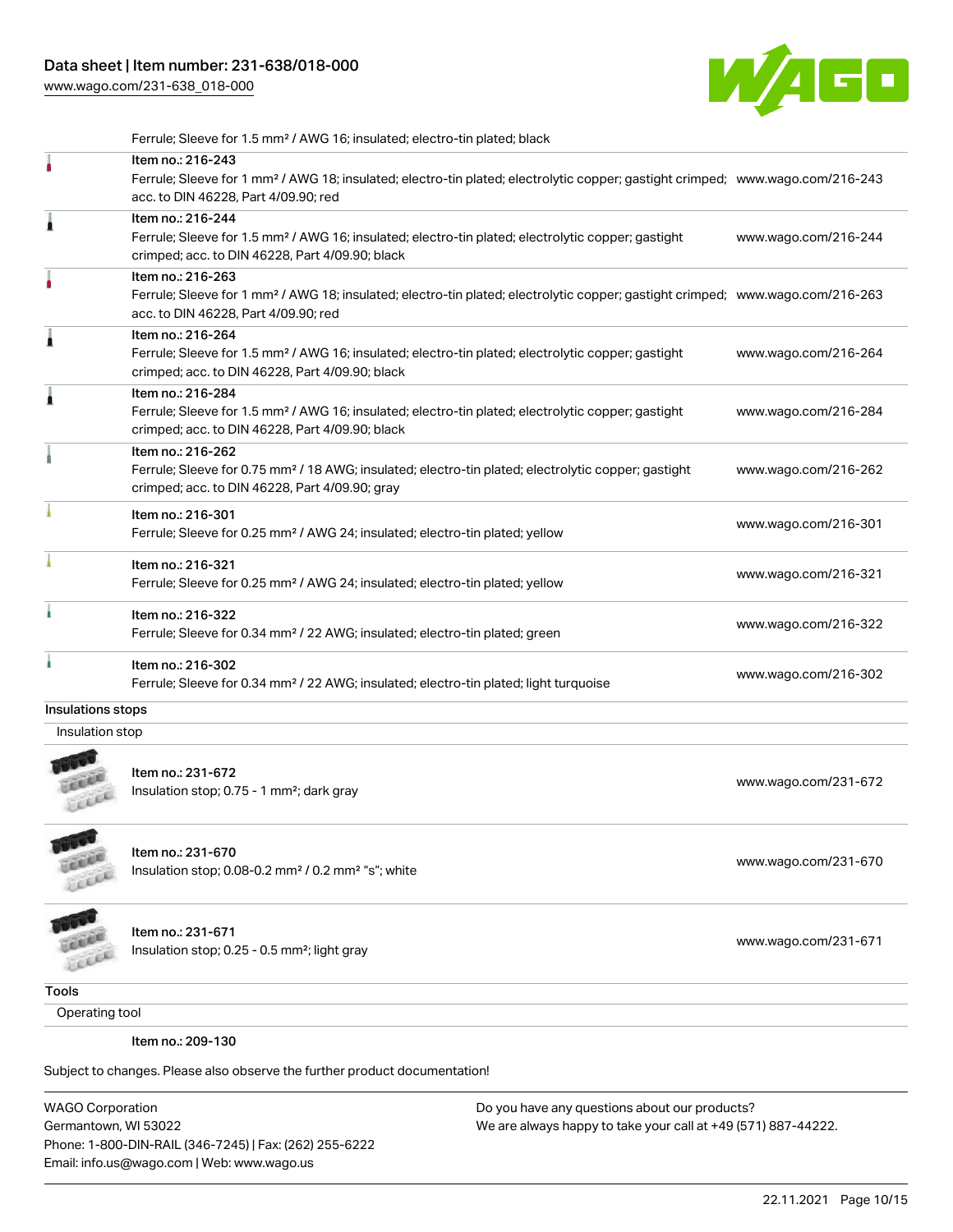# Data sheet | Item number: 231-638/018-000 [www.wago.com/231-638\\_018-000](http://www.wago.com/231-638_018-000)

Email: info.us@wago.com | Web: www.wago.us



|                                                 | Operating tool; suitable for 264, 280 and 281 Series; 1-way; of insulating material; white                       |                                                                                                                | www.wago.com/209-130 |
|-------------------------------------------------|------------------------------------------------------------------------------------------------------------------|----------------------------------------------------------------------------------------------------------------|----------------------|
|                                                 | Item no.: 209-132<br>Operating tool; for connecting comb-style jumper bar; 2-way; of insulating material         |                                                                                                                | www.wago.com/209-132 |
|                                                 | Item no.: 231-159<br>Operating tool; natural                                                                     |                                                                                                                | www.wago.com/231-159 |
|                                                 | Item no.: 210-250<br>Operating tool; for MCS MINI & MIDI with CAGE CLAMP® connection; red                        |                                                                                                                | www.wago.com/210-250 |
|                                                 | Item no.: 231-231<br>Combination operating tool; red                                                             |                                                                                                                | www.wago.com/231-231 |
|                                                 | Item no.: 210-657<br>Operating tool; Blade: 3.5 x 0.5 mm; with a partially insulated shaft; short; multicoloured |                                                                                                                | www.wago.com/210-657 |
|                                                 | Item no.: 210-720<br>Operating tool; Blade: 3.5 x 0.5 mm; with a partially insulated shaft; multicoloured        |                                                                                                                | www.wago.com/210-720 |
|                                                 | Item no.: 231-131<br>Operating tool; made of insulating material; 1-way; loose; white                            |                                                                                                                | www.wago.com/231-131 |
|                                                 | Item no.: 231-291<br>Operating tool; made of insulating material; 1-way; loose; red                              |                                                                                                                | www.wago.com/231-291 |
|                                                 | Item no.: 280-432<br>Operating tool; made of insulating material; 2-way; white                                   |                                                                                                                | www.wago.com/280-432 |
|                                                 | Item no.: 280-434<br>Operating tool; made of insulating material; 4-way                                          |                                                                                                                | www.wago.com/280-434 |
|                                                 | Item no.: 280-437<br>Operating tool; made of insulating material; 7-way                                          |                                                                                                                | www.wago.com/280-437 |
|                                                 | Item no.: 280-440<br>Operating tool; made of insulating material; 10-way                                         |                                                                                                                | www.wago.com/280-440 |
|                                                 | Item no.: 280-435<br>Operating tool; made of insulating material; 5-way; gray                                    |                                                                                                                | www.wago.com/280-435 |
|                                                 | Item no.: 280-436<br>Operating tool; made of insulating material; 6-way                                          |                                                                                                                | www.wago.com/280-436 |
|                                                 | Item no.: 280-438<br>Operating tool; made of insulating material; 8-way                                          |                                                                                                                | www.wago.com/280-438 |
|                                                 | Item no.: 280-433<br>Operating tool; made of insulating material; 3-way                                          |                                                                                                                | www.wago.com/280-433 |
|                                                 | Subject to changes. Please also observe the further product documentation!                                       |                                                                                                                |                      |
| <b>WAGO Corporation</b><br>Germantown, WI 53022 | Phone: 1-800-DIN-RAIL (346-7245)   Fax: (262) 255-6222                                                           | Do you have any questions about our products?<br>We are always happy to take your call at +49 (571) 887-44222. |                      |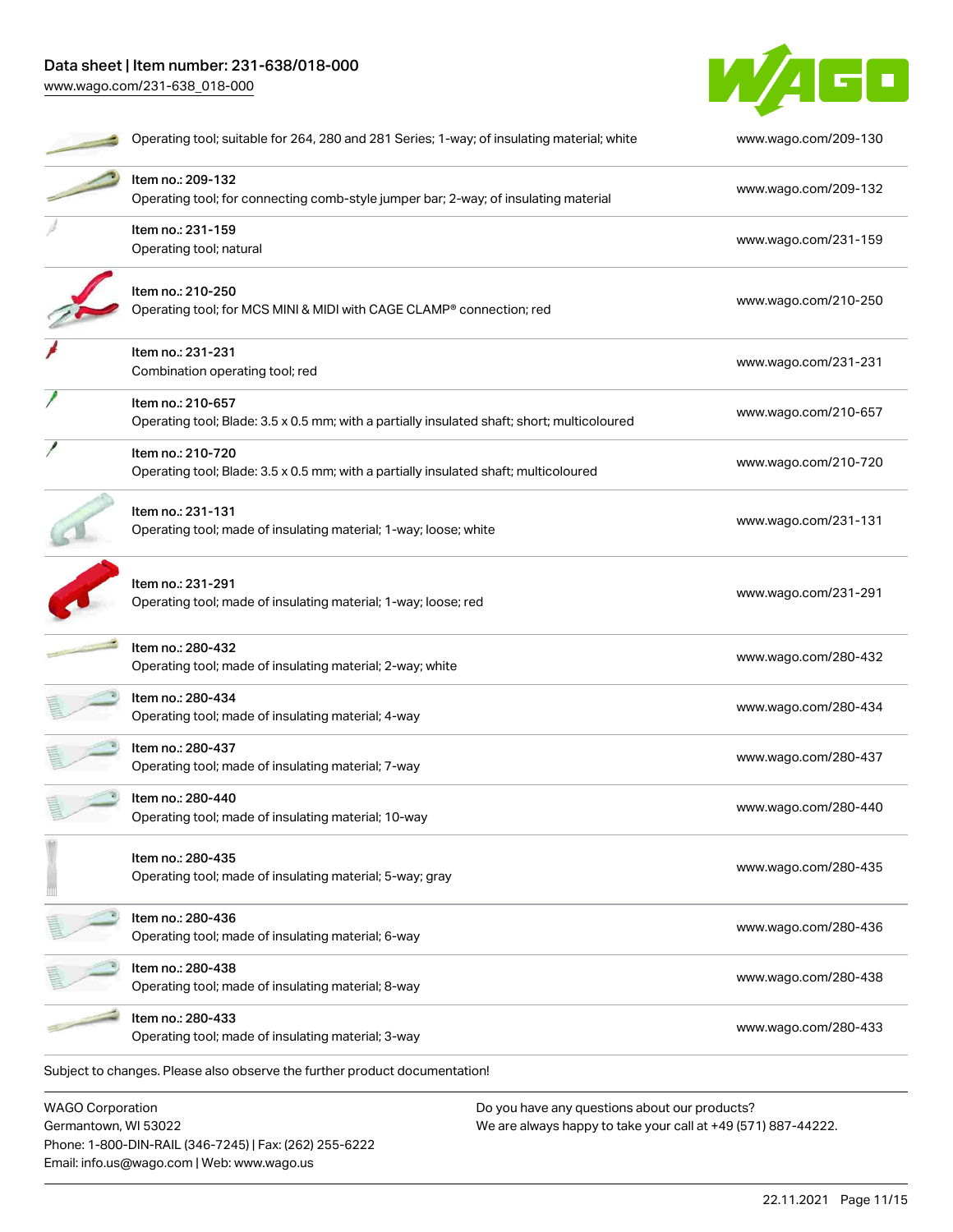

# Downloads Documentation

| <b>Additional Information</b>                    |            |               |          |
|--------------------------------------------------|------------|---------------|----------|
| Technical explanations                           | 2019 Apr 3 | pdf<br>2.0 MB | Download |
|                                                  |            |               |          |
| <b>CAD files</b>                                 |            |               |          |
| CAD data                                         |            |               |          |
| 2D/3D Models 231-638/018-000                     |            | <b>URL</b>    | Download |
| <b>CAE</b> data                                  |            |               |          |
| EPLAN Data Portal 231-638/018-000                |            | <b>URL</b>    | Download |
| EPLAN Data Portal 231-638/018-000                |            | <b>URL</b>    | Download |
| ZUKEN Portal 231-638/018-000                     |            | <b>URL</b>    | Download |
| <b>Environmental Product Compliance</b>          |            |               |          |
| <b>Compliance Search</b>                         |            |               |          |
| Environmental Product Compliance 231-638/018-000 |            | LIRI          | Download |

Environmental Product Compliance 231-638/018-000 1-conductor male connector; CAGE CLAMP®; 2.5 mm²; Pin spacing 5.08 mm; 8-pole; Snap-in mounting feet; 2,50 mm²; orange URL [Download](https://www.wago.com/global/d/ComplianceLinkMediaContainer_231-638_018-000)

# Installation Notes

Subject to changes. Please also observe the further product documentation!

WAGO Corporation Germantown, WI 53022 Phone: 1-800-DIN-RAIL (346-7245) | Fax: (262) 255-6222 Email: info.us@wago.com | Web: www.wago.us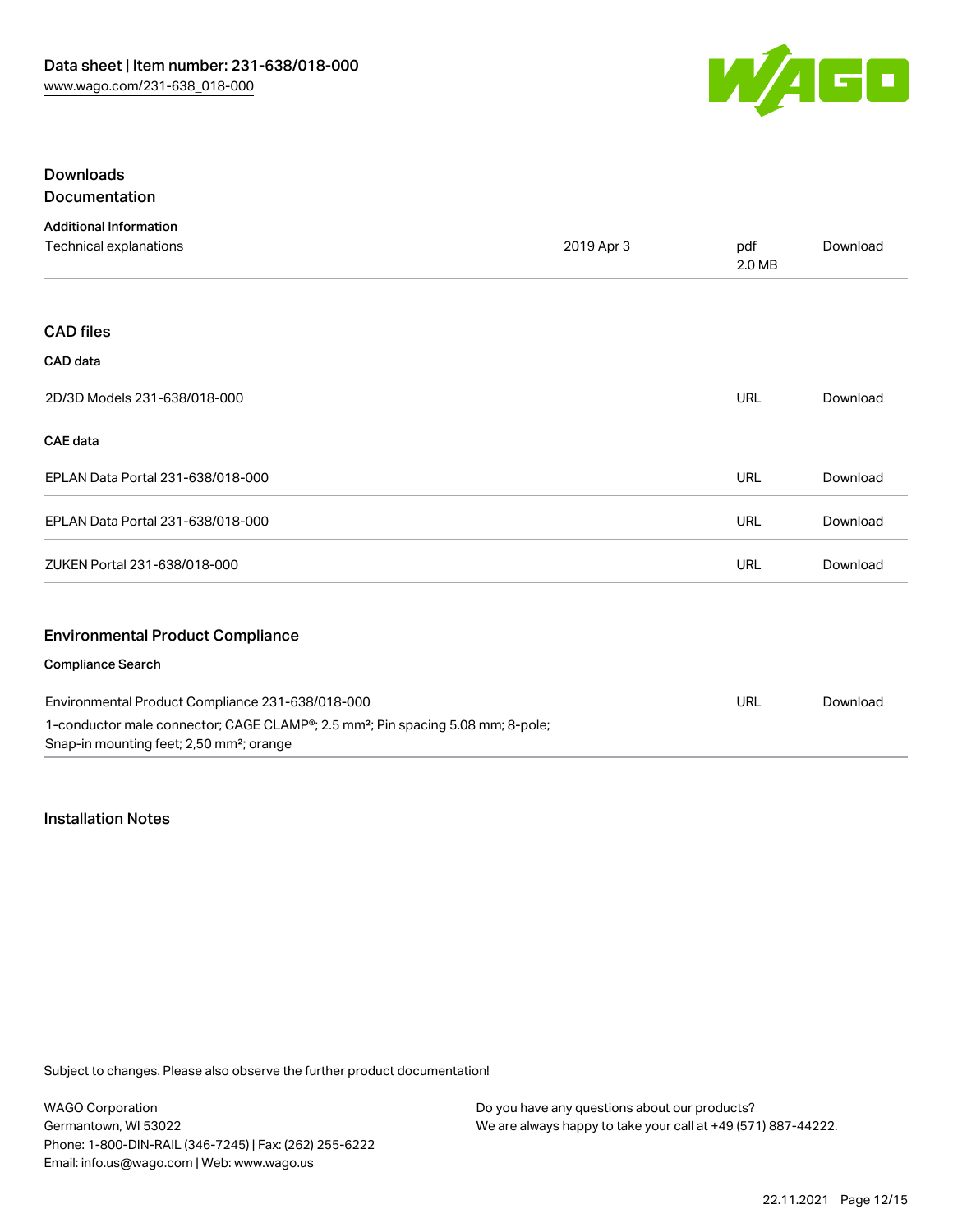



Inserting a conductor via 3.5 mm screwdriver – CAGE CLAMP® actuation parallel to conductor entry.



Inserting a conductor via 3.5 mm screwdriver – CAGE CLAMP® actuation perpendicular to conductor entry.



Inserting a conductor into CAGE CLAMP® unit via operating lever (231-291).



Inserting a conductor via operating tool.

#### Coding



Coding a male header – fitting coding key(s).

Subject to changes. Please also observe the further product documentation!

WAGO Corporation Germantown, WI 53022 Phone: 1-800-DIN-RAIL (346-7245) | Fax: (262) 255-6222 Email: info.us@wago.com | Web: www.wago.us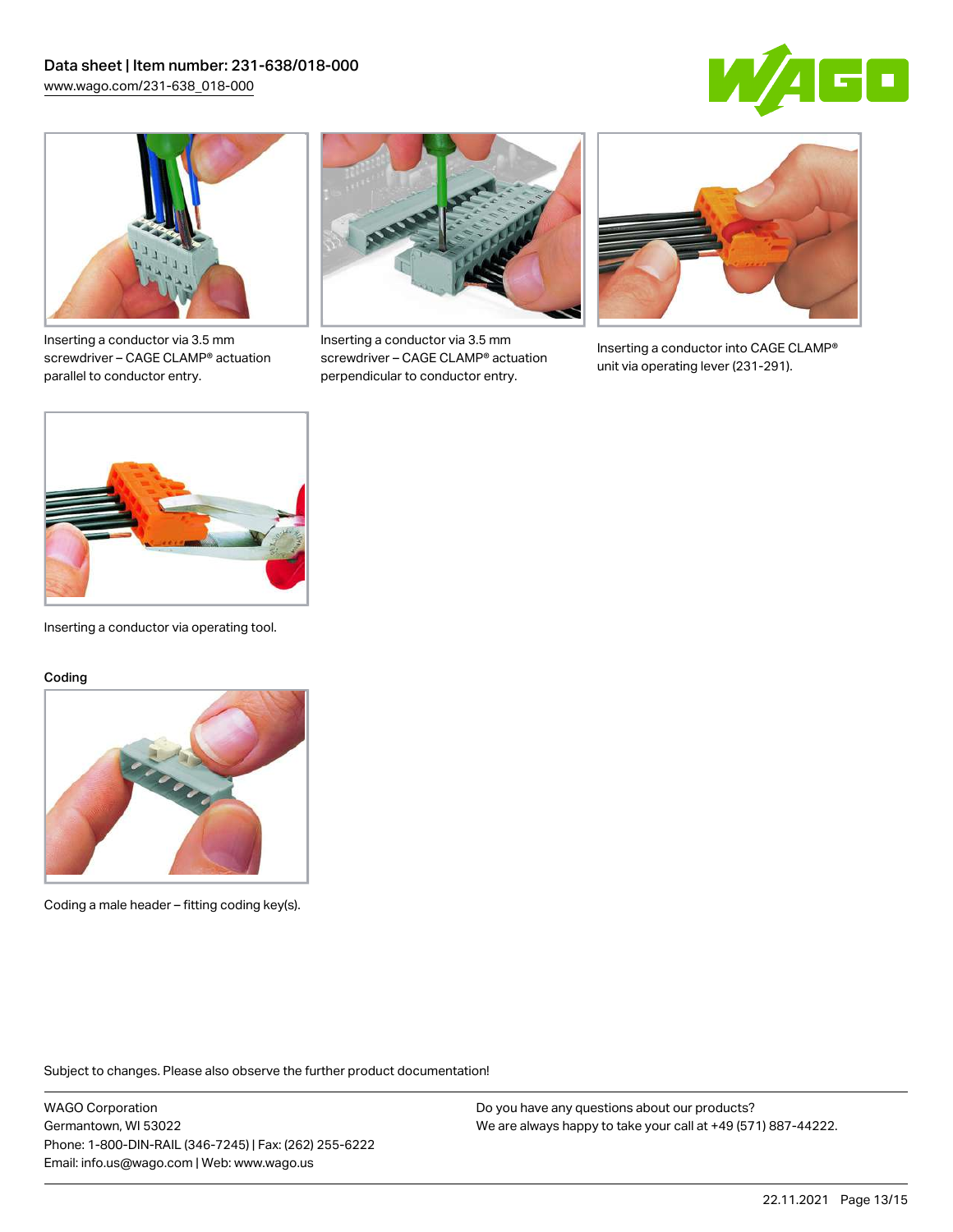



Testing – female connector with CAGE CLAMP®

Integrated test ports for testing perpendicular to conductor entry via 2 or 2.3 mm Ø test plug

Installation



Male connector with strain relief plate



Strain relief housing shown with a male connector equipped with CAGE CLAMP®

Marking

Subject to changes. Please also observe the further product documentation!

WAGO Corporation Germantown, WI 53022 Phone: 1-800-DIN-RAIL (346-7245) | Fax: (262) 255-6222 Email: info.us@wago.com | Web: www.wago.us